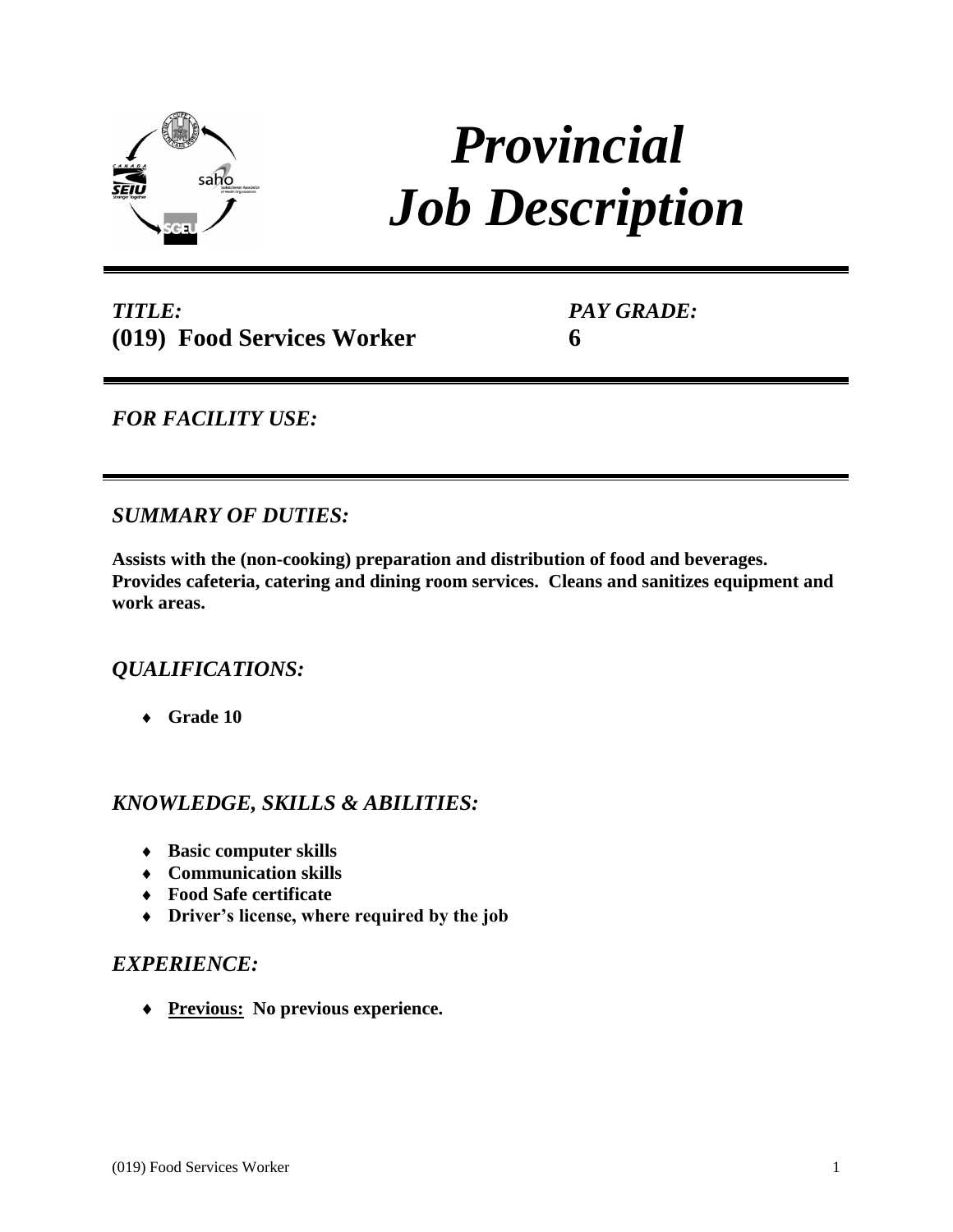## *KEY ACTIVITIES:*

### **A. Food Preparation / Assemble**

- **Assembles meals including breakfast, dinner, supper and nourishments.**
- **Cleans and pre-preps menu items (e.g., trim meat, slice vegetables and fruit).**
- **Slices, grinds, purees and shreds food (e.g., meat, cheese).**
- **Measures ingredients.**
- **Prepares sandwiches, salads, toast and desserts.**
- **Assists preparation of meals and nourishments.**
- **Assists preparation of special lunches and nourishments (e.g., diabetic, low calorie, gluten free, allergy free, baby formulas, tube food, thicken fluids, low fat).**
- **Re-package food supplies for delivery to other sites.**

#### **B Serve / Tray Assembly**

- **Portions food items and beverages (e.g., desserts, hot and cold cereal).**
- **Assembles trays.**
- **Serves breakfast, dinner, supper, Meals-on-Wheels and nourishments.**
- **Provides cafeteria/dining room service.**
- **Provides cashier services.**
- **Provides tray delivery and pick-up.**
- **Assists clients/patients/residents with meals (e.g., condiments, cut meat) and provides dining assistance.**
- **Assists with catering services.**

#### **C. Clean / Sanitize / Disassemble**

- **Cleans and sanitizes work areas/surfaces, equipment and floors.**
- **Pre-cleans/washes dishes, pots and pans.**
- **Collects garbage and disposes of wastes and recycling.**
- **Clears and sanitizes tables.**
- **Disassembles, cleans, reassembles and stores cafeteria items.**